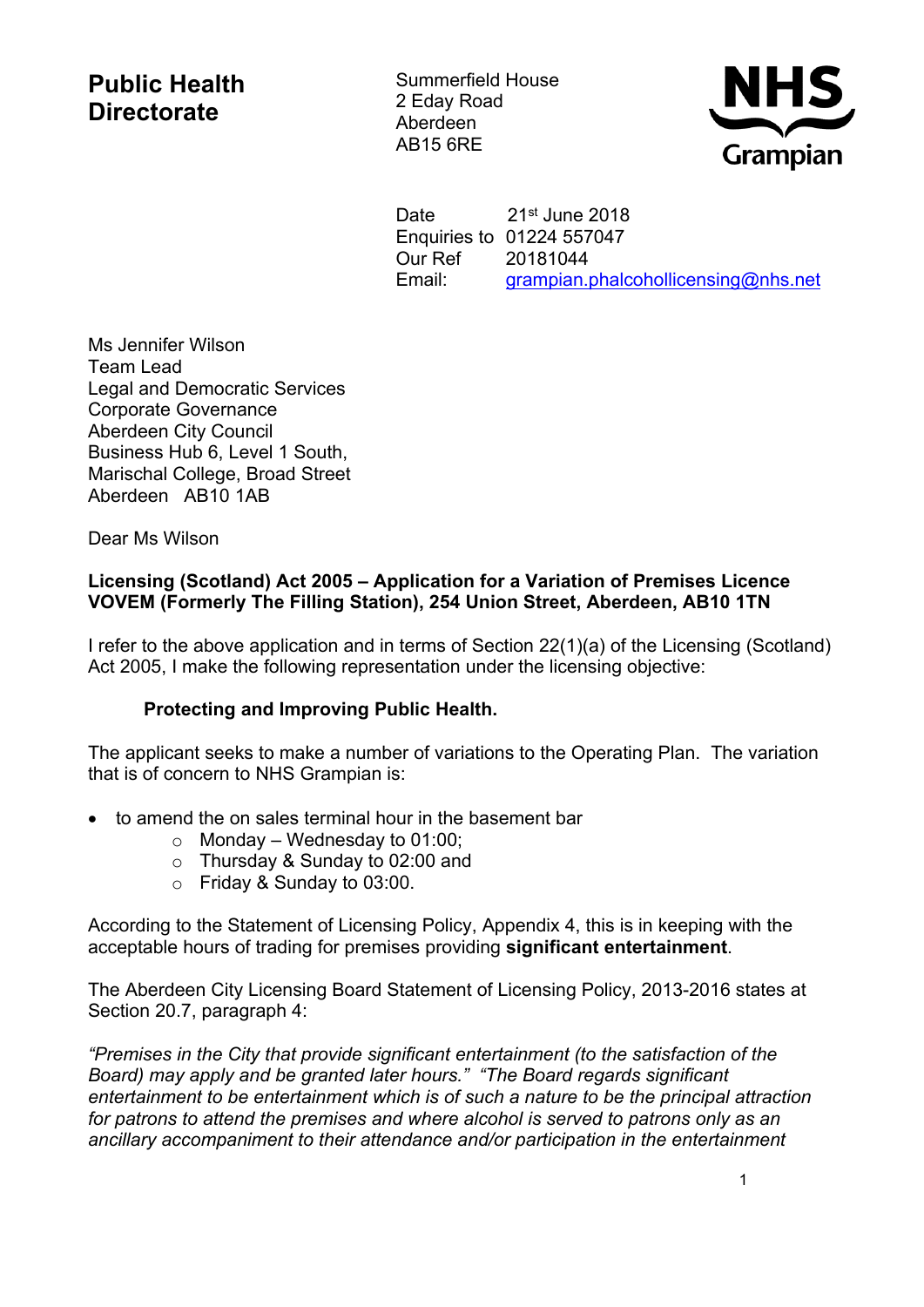*provided. The Board considers in these cases that the entertainment is the principal reason for patrons attending the licensed premises and that the consumption of alcohol would therefore be ancillary to such entertainment."*

If entertainment at its lowest level is the action of a premises receiving people and providing drinks (and or food) and an enjoyable atmosphere I would anticipate that significant entertainment, at the top end of the scale would be providing an event, activity or performance specifically designed to entertain people.

I understand from the agent that the basement bar will possibly be themed as a "prohibition"/1920s type premises with jazz, informal and recorded music provided. It is not anticipated that this will be live bands and entertainment may not be available every evening. The entertainment on offer at these premises would appear to be low key.

The Licensing Board will decide whether this application meets their view of significant entertainment.

From a health point of view individuals will make their own judgements as to the risks they are willing to accept from alcohol, how much and how often to drink. We are of the view that in pursuing the public health objective of licensing, premises should take reasonable measures to ensure that people are enabled to drink in a low risk way. The 2016 Chief Medical Officer (CMO) guidance suggests that this can be achieved by limiting the amount of alcohol drunk on a single occasion, drinking with food and spacing out drinks.

I have a concern that these premises will attract customer from surrounding bars at closing time e.g. after 01:00 who wish to extend their drinking time until 03:00. From talking to the agent it is clear that there will be no curfew on admission to the premises. I also understand that there are plans to provide a food offering in the basement bar.

## **I wish to request that:**

- **a condition is added to the license which makes the provision of food (not crisps, nuts or bar snacks) in the basement bar compulsory during late opening periods**
- **that the premises develop and implement a managing intoxication policy and commit to providing a duty of care for vulnerable or intoxicated customers**
- **that the premises develop a policy for admission to the premises (this may overlap with the above)**

Scotland has the highest rates of alcohol related hospital admissions of the four UK home nations. Recently published data on Alcohol Related Deaths for Aberdeen suggest an upward trend in the numbers of people dying as a result of alcohol<sup>1</sup>.

Although alcohol related hospital stays appear to be on a decreasing trend there is evidence of an increasing trend in alcoholic liver disease stays. This figure is currently over double the rate recorded in 1997/98<sup>2</sup>.

<sup>1</sup> <https://www.nrscotland.gov.uk/files//statistics/alcohol-related-deaths/2016/alcohol-related-deaths-2016-tab3.pdf>

<sup>2</sup> <http://www.isdscotland.org/Health-Topics/Drugs-and-Alcohol-Misuse/Publications/2017-11-21/visualisation.asp>